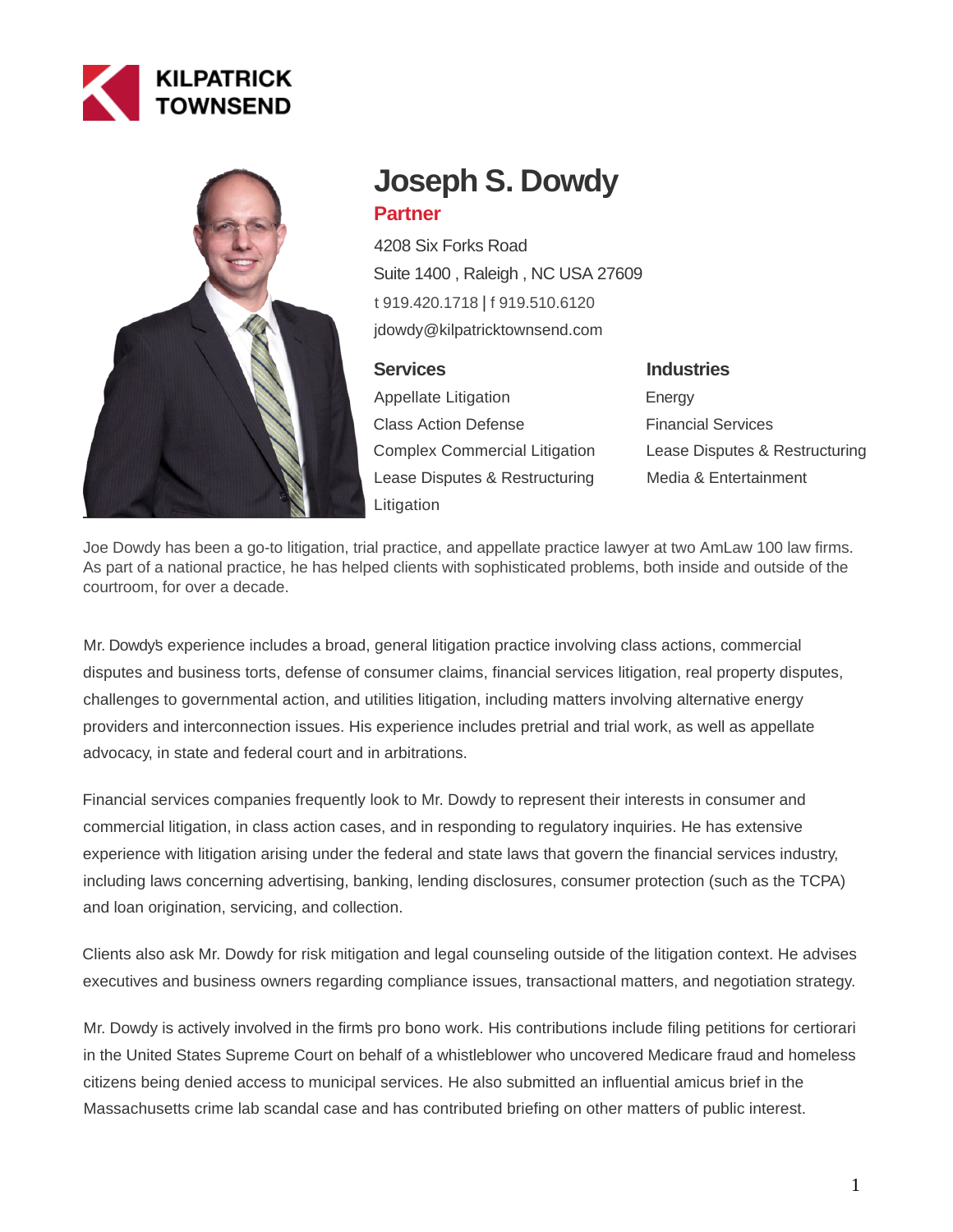

Mr. Dowdy holds an AV Preeminent Peer Review Rating™ from Martindale-Hubbell®, a listing for Commercial Litigation in The Best Lawyers in America® in 2022 and the four years immediately preceding, and a designation as a North Carolina "Super Lawyer" in 2021 and 2022 and a North Carolina "Rising Star" from 2012 to 2018 by Super Lawyers magazine. He was a featured speaker at the fiftieth anniversary of the North Carolina Court of Appeals and the class speaker of thirtieth class of Leadership Raleigh. In 2014, Kilpatrick Townsend awarded him its "Embracing Our Values Award" for extraordinary pro bono and community service efforts. His prior firm awarded him its Renaissance Associate Award for extraordinary achievement in client service, training, pro bono, marketing, recruiting, and mentoring. He is a 2010 graduate of the prestigious Trial Academy of the International Association of Defense Counsel.

#### **Experience**

Served as lead trial and appellate counsel for defendants in a class actions alleging, inter alia, violations of the Telephone Consumer Protection Act, the West Virginia Consumer Credit and Protection Act, and other federal and state laws.

Assumed leadership, from another firm, of a large class action case and handled the case through verdict.

Resolved, on favorable terms, a significant class action case following judgment in favor of the class while the matter was pending on appeal.

Secured injunctive relief in multimillion-dollar renewable energy contract dispute.

Negotiated and litigated commercial disputes on behalf of the firm's real estate and energy clients.

Coordinated effective regional litigation strategy in sophisticated jurisdictions for large regional and national financial services companies.

Obtained favorable ruling enforcing arbitration clause and rejecting an opposing party's contention that the Bankruptcy Code preempts the Federal Arbitration Act.

Tried Fifth Amendment case for national telecommunications company following the forced relocation of telecommunications facilities by a large municipality.

Obtained favorable decisions from federal and state appellate courts in cases involving complex jurisdictional issues, discovery, and substantive law.

Led representation of a special committee of a board of directors in a large interested party merger.

#### **Education**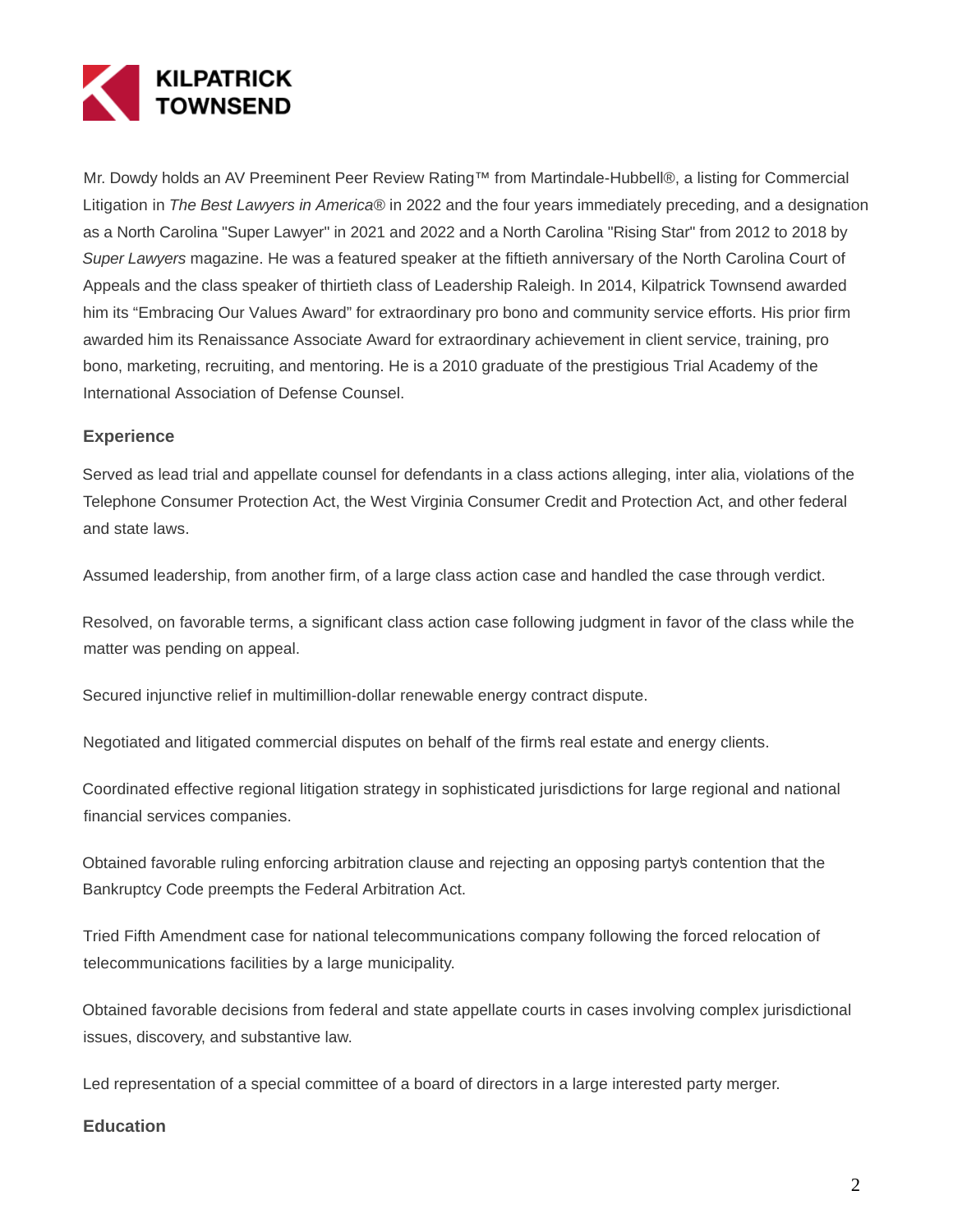

University of North Carolina at Chapel Hill School of LawJ.D. (2003) with honors University of North Carolina at Chapel HillB.A. (2000) Political Science, with distinction

# **Admissions**

North Carolina (2003) West Virginia (2016)

# **Court Admissions**

North Carolina State, Federal, and Bankruptcy Courts Supreme Court of the United States U.S. Court of Appeals for the Fourth Circuit West Virginia State Courts and U.S. District and Bankruptcy Courts for the Southern District of West Virginia

#### **Clerkships**

-

## **Professional & Community Activities**

North Carolina Association of Defense Attorneys DRI, Member, Class Action Steering Committee North Carolina Bar Association, Member West Virginia Bar Association, Member American Bar Association, Member

## **Insights**

#### **Events**

Small Legal Department Client Summit March 3, 2022

# News Releases

Kilpatrick Townsend Attorneys Honored in the 2022 Edition of The Best Lawyers in America August 19, 2021

#### News Releases

32 Kilpatrick Townsend Attorneys Named to the 2020 North Carolina Pro Bono Honor Society